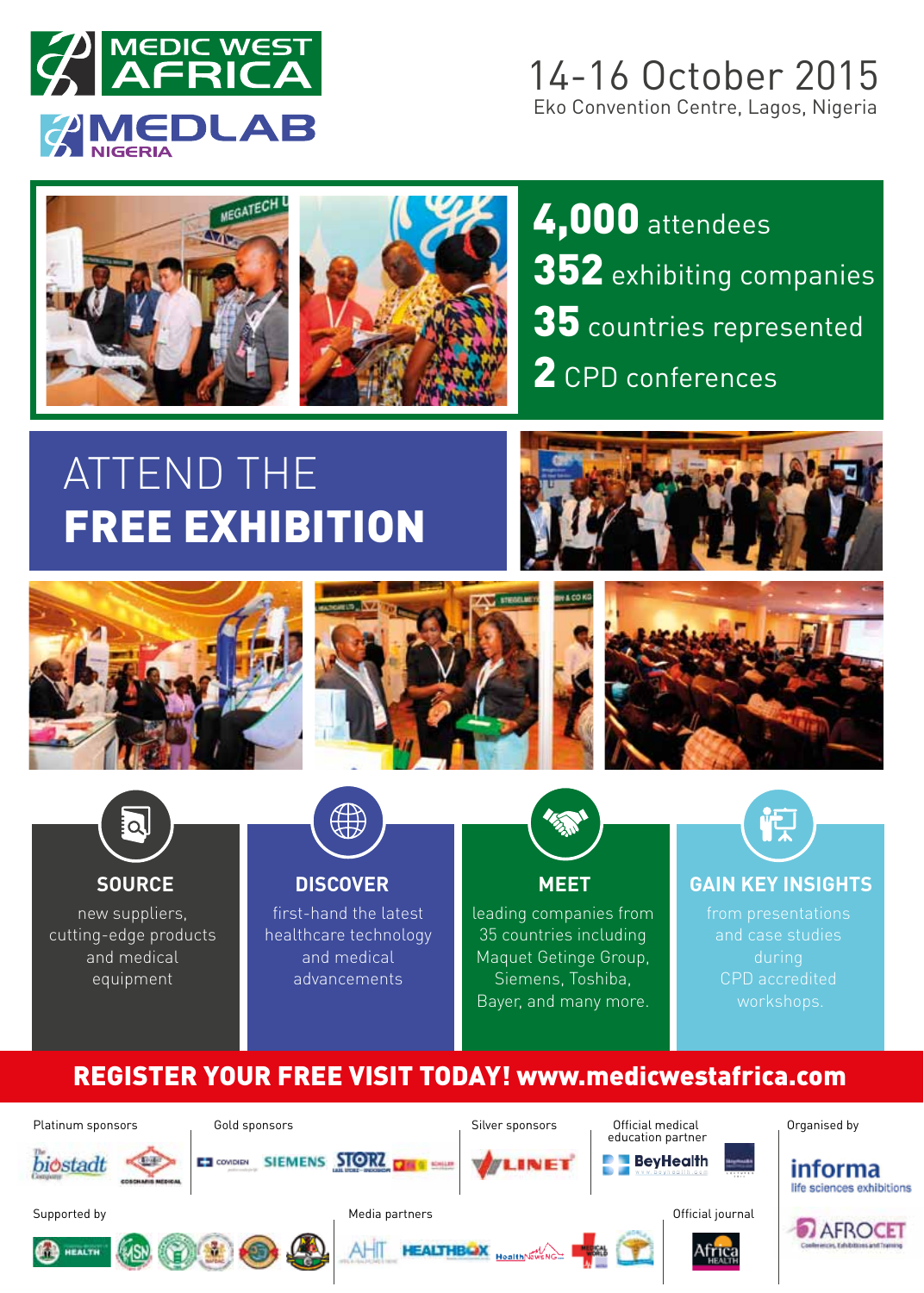## Prevalence and costs of obesity

Tim Lobstein

### Abstract

Obesity has become a worldwide epidemic. Its prevalence among adults and, especially, children has risen dramatically in a single generation. A high prevalence affects nearly all affluent countries and is rapidly increasing among more affluent populations of poorer countries. The burden of ill health that results is already significant and due to rise, putting greater burdens on hard-pressed health services, an increasing burden on families and social support services, and reducing the productivity of national economies.

Keywords BMI; costs; economic; overweight; prevalence

#### Definition of obesity

Practitioners and researchers should take care in the definitions of obesity and overweight, especially in the case of children whose weights, heights and related measures will be changing during normal growth. For adults, the classification used by the World Health Organization based on body mass index (BMI) is widely used (Table 1). For children, national growth charts or charts available from the World Health Organization<sup>1</sup> can be used, while for surveillance purposes many surveys use an international set of thresholds for defining overweight and obesity,<sup>2</sup> based on the BMI of children aged  $2-18$  years.

Besides using BMI, adiposity may also be estimated using waist measurements or skin-fold measures. Without a detailed examination, such indicators of adiposity are only estimates and are of most value when summarizing obesity prevalence in population groups and showing their trends over time. Individual cases should be examined for high levels of muscle mass, stunted growth or other potential causes of misclassification.

#### Prevalence

The prevalence of overweight (BMI  $>$ 25 kg/m<sup>2</sup>) and obesity  $(BMI > 30 \text{ kg/m}^2)$  has increased dramatically in many developed economies, led in time by the USA but followed by other countries. Globally, one-third of all adults were estimated to be overweight by the year  $2010<sup>3</sup>$  The highest prevalence of obesity is seen in a number of small communities, including some Pacific Islands, Malta, Mauritius and the Gulf States, where as many as half of all adults may be obese. Figure 1 shows the rapid rise for several middle-income countries where repeated surveys are available. It should be noted that the data provided by some

Tim Lobstein PhD is Director of Policy for the World Obesity Federation, London, UK, and Adjunct Professor at the Public Health Advocacy Institute of Western Australia, Curtin University, Western Australia. Competing interests: none declared.

## What's new?

- $\bullet$  The prevalence of obesity is rising rapidly in developing countries
- In 2010, one-third of adults globally were overweight
- 70% of middle-aged adults are overweight in the UK
- Medical costs of related ill health cost the UK £5bn and the USA \$150bn annually

countries may be based on heights and weights self-reported by adults through questionnaires and interviews, whereas data from other countries may be based on nurses weighing and measuring adults. There is good evidence that self-reported data tend to underestimate actual BMI (with women tending to underestimate their weight and men tending to overestimate their height).<sup>4</sup> All surveys may also underestimate the prevalence of obesity if the heaviest people opt out of the process.

Rising levels of obesity in developing economies are found especially in urban areas where the population is most likely to be exposed to 'Westernized' diets and lower demands for physical activity. In India, the national Family Health Surveys show that obesity affects about 1% of adult women in rural areas, whereas in urban areas it affects over 6%; in South Africa, the Demographic and Health Survey shows that obesity affects 20% of white men although only 10% of men in all other racial groups.

Adult obesity is most common in later middle age. Data from the 2011-2012 Health Surveys for England<sup>5</sup> show that overweight is most common in adults aged  $55-75$ , with a small decline in prevalence among older people (Figure 2). The rise during adulthood can be explained by the well-known difficulty in losing weight once gained. Figure 2 also shows equivalent data for 1993-1994, indicating similar age-related patterns, but with generally lower levels of overweight and especially a steeper decline after age 75. The decline in BMI in later old age has virtually gone, possibly as the earlier, leaner cohorts give way to

#### Classification of adult weight status

|                     | <b>BMI<sup>a</sup></b> cut-off points |
|---------------------|---------------------------------------|
| <b>Underweight</b>  | < 18.50                               |
| Severe thinness     | < 16.00                               |
| Moderate thinness   | $16.00 - 16.99$                       |
| Mild thinness       | $17.00 - 18.49$                       |
| <b>Normal range</b> | $18.50 - 24.99$                       |
| <b>Overweight</b>   | $\geq 25.00$                          |
| Pre-obese           | $25.00 - 29.99$                       |
| <b>Obese</b>        | >30.00                                |
| Obese class I       | $30.00 - 34.99$                       |
| Obese class II      | $35.00 - 39.99$                       |
| Obese class III     | >40.00                                |

<sup>a</sup> Body mass index (BMI) is defined as the weight in kilograms divided by the square of the height in metres  $(kg/m<sup>2</sup>)$ .

Source: World Health Organization (www.who.int).

#### Table 1

These articles are reproduced by kind permission of Medicine Publishing www.medicinejournal.co.uk. ©2015 Published by Elsevier Ltd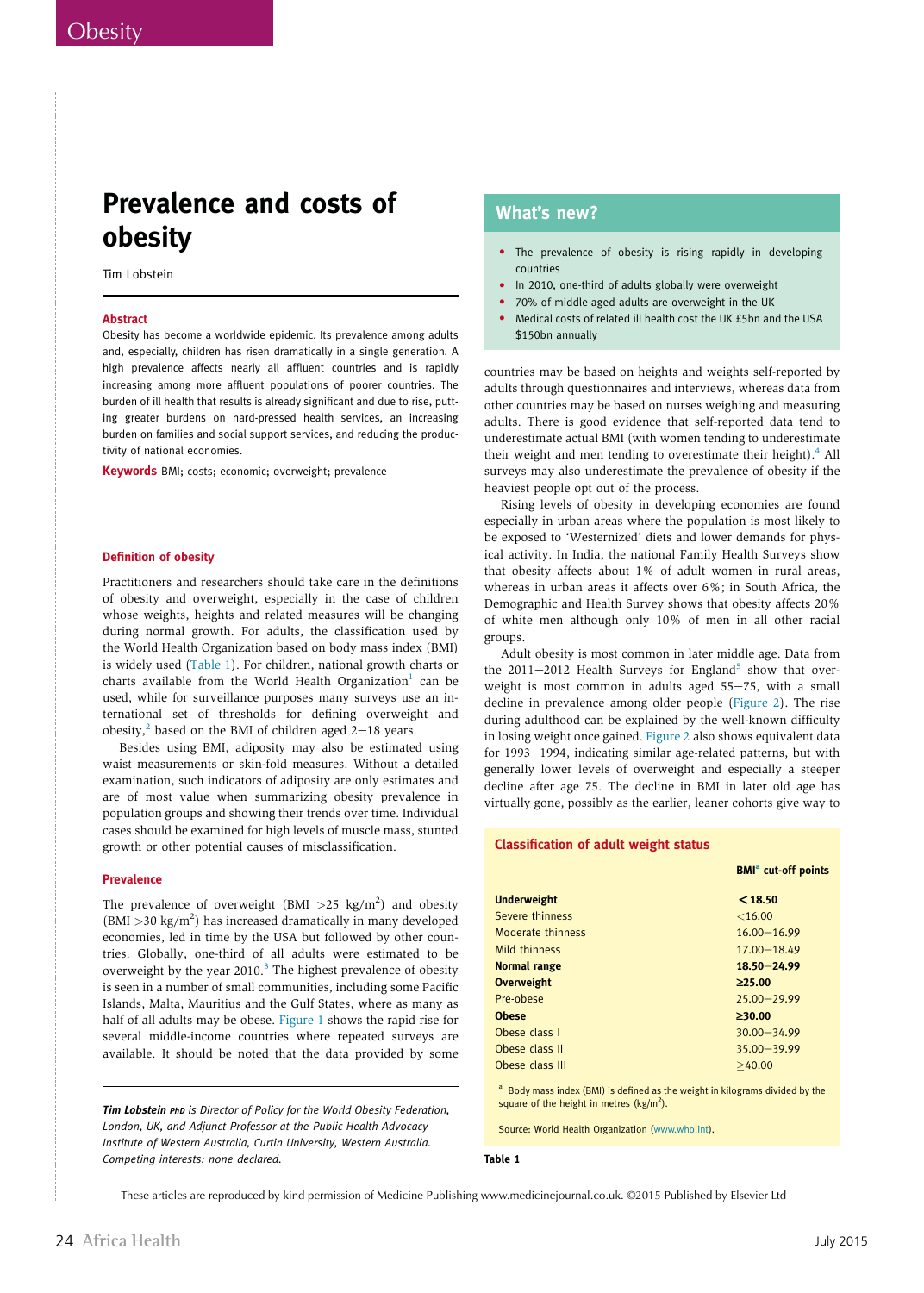



#### Figure 1

modern, fatter ones. While BMI tends to remain stable after age 65, waist circumferences still increase, indicating greater amounts of body fat and less muscle mass in older people.

In developed economies, obesity is more common among adults in households with lower income, or lower educational or employment status. The socioeconomic gradient of obesity is particularly steep for women: in England, in 2012, 19% of women in the richest fifth of households were obese, while in the poorest fifth of households 31% of women were obese.<sup>6</sup> The gradient of prevalence with social deprivation is most marked for extreme obesity. In the UK, a BMI  $>40$  kg/m<sup>2</sup> is three times as common in the most deprived sectors compared to the least deprived. Not only is a difference in income level a predictor of



Figure 2

obesity prevalence, but so is the size of that difference: countries with the most unequal distributions of income experience a higher prevalence of obesity at all income levels.<sup>7</sup> This association between social inequity and obesity has also been found for  $childron<sup>8</sup>$ 

As with adults, adiposity among children has reached epidemic proportions. Taking Europe as a whole, some 20% of children are overweight or obese, and in North America the figure is above 30%.<sup>9</sup> This reflects a very rapid, recent rise: data from the Health Survey for England show the proportion of children affected rising from 7% in the early 1980s to 28% by 2012. Interestingly, the rise in child obesity witnessed in many regions since the 1980s may be easing in some countries: the USA, Sweden, the UK, Switzerland and France have all reported a recent levelling of the previous upward trend in child obesity.

#### Costs

It is now widely recognized that poor diet and lack of physical activity are the cause of more chronic disease and premature death than tobacco smoking.<sup>10</sup> Estimates of the relative contribution from different risk factors to the total health burden of Western European countries are shown in Table 2. Note that the risk factors overlap considerably, with dietary risks (primarily low fruit and vegetable consumption, high sodium consumption) overlapping with high blood pressure, and low physical activity overlapping with high BMI.

#### Healthcare costs

The expenditure involved in treating obesity appears to be greatly outweighed by the costs of treating its secondary medical consequences. Pharmaceutical treatment of obesity alone can cost some £400 per patient per year, while obesity surgery can cost several times this amount. In the UK the number of prescriptions for one of the treatment drugs, orlistat, rose from 18,000 in 1998 when it was licensed, to 650,000 in 2005, $^{11}$  and has continued above 550,000 per year since. A UK parliamentary

#### Health burden attributed to different risk factors, Western Europe

| <b>Risk factor</b>                                                                                                                                                                                                                | <b>Contribution in DALYs<sup>a</sup></b> |
|-----------------------------------------------------------------------------------------------------------------------------------------------------------------------------------------------------------------------------------|------------------------------------------|
| Dietary risks (primarily lack of                                                                                                                                                                                                  | $14.2 \text{ m}$                         |
| fruit and high sodium)                                                                                                                                                                                                            |                                          |
| <b>Tobacco smoking</b>                                                                                                                                                                                                            | 11.8 <sub>m</sub>                        |
| High blood pressure                                                                                                                                                                                                               | 10.9 <sub>m</sub>                        |
| High Body Mass Index                                                                                                                                                                                                              | $10.2 \text{ m}$                         |
| Low physical activity                                                                                                                                                                                                             | 5.6 <sub>m</sub>                         |
| High fasting blood glucose                                                                                                                                                                                                        | 4.9 <sub>m</sub>                         |
| Alcohol use                                                                                                                                                                                                                       | 4.6 <sub>m</sub>                         |
| High blood cholesterol                                                                                                                                                                                                            | 4.0 <sub>m</sub>                         |
| Air pollution                                                                                                                                                                                                                     | 2.5 <sub>m</sub>                         |
| Workplace hazards                                                                                                                                                                                                                 | $2.4 \text{ m}$                          |
| $\mathbf{a}$ . The state of the state of the state of the state of the state of the state of the state of the state of the state of the state of the state of the state of the state of the state of the state of the state of th |                                          |

Disability-Adjusted Life Years  $=$  the years of life lost to disease and early death, annually, in the population.

Source: IHME 2014.

#### Table 2

These articles are reproduced by kind permission of Medicine Publishing www.medicinejournal.co.uk. ©2015 Published by Elsevier Ltd